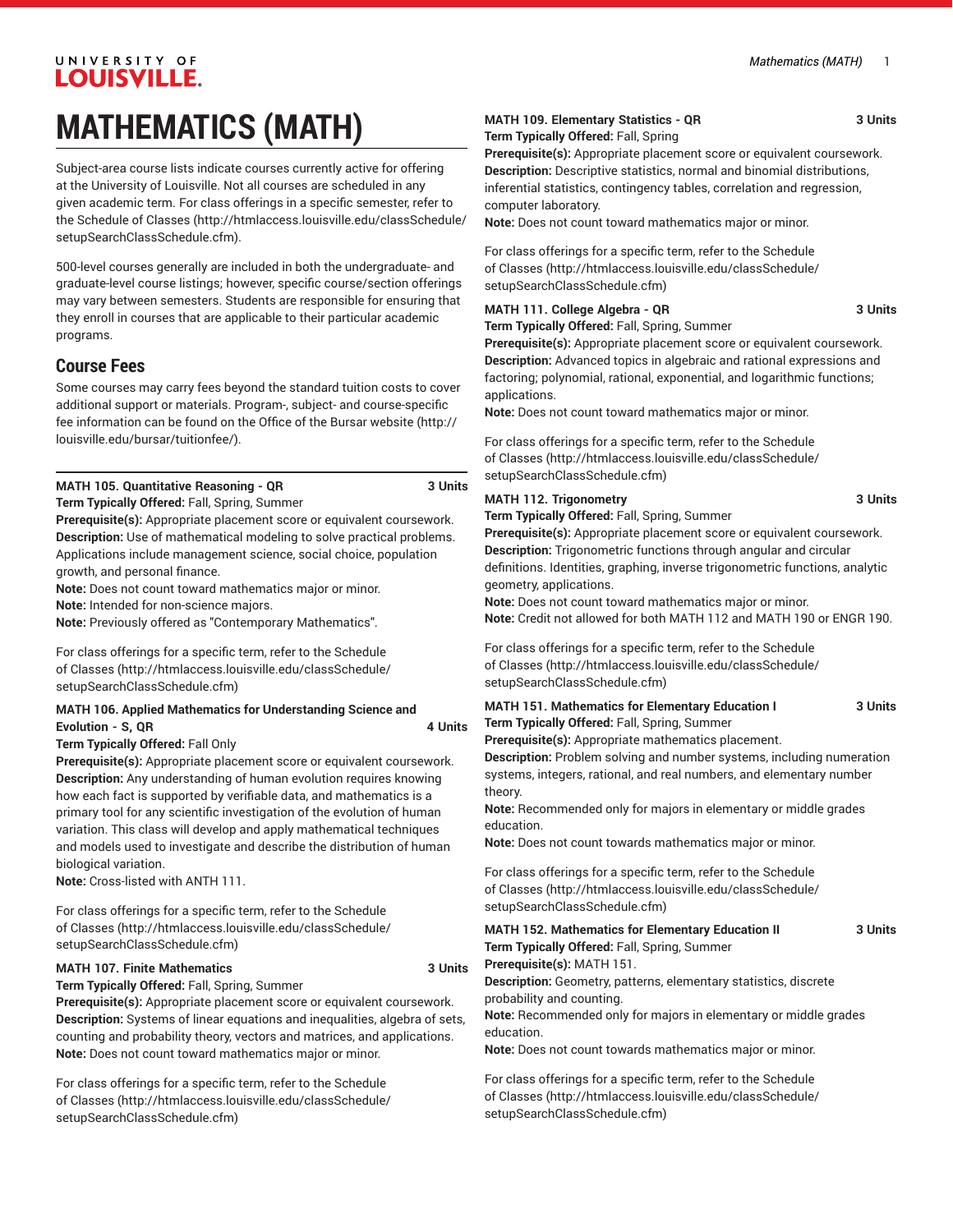**MATH 180. Elements of Calculus - QR 3 Units**

**Term Typically Offered:** Fall, Spring, Summer **Prerequisite(s):** Appropriate placement score or equivalent coursework. **Description:** Differential and integral calculus of polynomial, logarithmic, and exponential functions with applications. **Note:** Does not count toward mathematics major or minor.

**Note:** Credit not granted for both MATH 180 and MATH 205.

For class offerings for a specific term, refer to the [Schedule](http://htmlaccess.louisville.edu/classSchedule/setupSearchClassSchedule.cfm) [of Classes \(http://htmlaccess.louisville.edu/classSchedule/](http://htmlaccess.louisville.edu/classSchedule/setupSearchClassSchedule.cfm) [setupSearchClassSchedule.cfm\)](http://htmlaccess.louisville.edu/classSchedule/setupSearchClassSchedule.cfm)

#### **MATH 190. Precalculus - QR** 4 Units

**Term Typically Offered:** Fall, Spring, Summer **Prerequisite(s):** Appropriate placement score or equivalent coursework. **Description:** Advanced topics in algebraic and rational expressions, factoring, exponents, and radicals; theory of equations and inequalities; functions. Analytic geometry, trigonometry. **Note:** Does not count toward mathematics major. **Note:** Credit not allowed for both MATH 190 and ENGR 190. **Note:** MATH 190 normally prepares student for MATH 205.

For class offerings for a specific term, refer to the [Schedule](http://htmlaccess.louisville.edu/classSchedule/setupSearchClassSchedule.cfm) [of Classes \(http://htmlaccess.louisville.edu/classSchedule/](http://htmlaccess.louisville.edu/classSchedule/setupSearchClassSchedule.cfm) [setupSearchClassSchedule.cfm\)](http://htmlaccess.louisville.edu/classSchedule/setupSearchClassSchedule.cfm)

#### **MATH 205. Calculus I - QR** 4 Units

**Term Typically Offered:** Fall, Spring, Summer

**Prerequisite(s):** MATH 111-MATH 112, or MATH 190, or ENGR 190, or appropriate placement score.

**Description:** A first course in differential and integral calculus of single variable functions.

**Note:** Credit will not be granted for both MATH 205 and either MATH 180 or ENGR 101.

For class offerings for a specific term, refer to the [Schedule](http://htmlaccess.louisville.edu/classSchedule/setupSearchClassSchedule.cfm) [of Classes \(http://htmlaccess.louisville.edu/classSchedule/](http://htmlaccess.louisville.edu/classSchedule/setupSearchClassSchedule.cfm) [setupSearchClassSchedule.cfm\)](http://htmlaccess.louisville.edu/classSchedule/setupSearchClassSchedule.cfm)

#### **MATH 206. Calculus II 4 Units**

**Term Typically Offered:** Fall, Spring, Summer **Prerequisite(s):** MATH 205 or ENGR 101. **Description:** Continuation of MATH 205; Introduction to infinite series. **Note:** Credit will not be granted for both MATH 206 and ENGR 102.

For class offerings for a specific term, refer to the [Schedule](http://htmlaccess.louisville.edu/classSchedule/setupSearchClassSchedule.cfm) [of Classes \(http://htmlaccess.louisville.edu/classSchedule/](http://htmlaccess.louisville.edu/classSchedule/setupSearchClassSchedule.cfm) [setupSearchClassSchedule.cfm\)](http://htmlaccess.louisville.edu/classSchedule/setupSearchClassSchedule.cfm)

#### **MATH 301. Calculus III** 4 Units

**Term Typically Offered:** Fall, Spring, Summer **Prerequisite(s):** MATH 206 or ENGR 102.

**Description:** Differential and integral calculus of functions of several variables, vector analysis, solid analytic geometry, introduction to topics in differential equations.

**Note:** Credit will not be granted for both MATH 301 and ENGR 201.

For class offerings for a specific term, refer to the [Schedule](http://htmlaccess.louisville.edu/classSchedule/setupSearchClassSchedule.cfm) [of Classes \(http://htmlaccess.louisville.edu/classSchedule/](http://htmlaccess.louisville.edu/classSchedule/setupSearchClassSchedule.cfm) [setupSearchClassSchedule.cfm\)](http://htmlaccess.louisville.edu/classSchedule/setupSearchClassSchedule.cfm)

#### **Term Typically Offered:** Fall, Spring **Prerequisite(s):** MATH 205 or ENGR 101.

**Description:** Introduction to abstract mathematics with particular attention to developing proof-reading and proof-writing skills. The basics of set theory, functions, relations, number systems, countability, sequences and their convergence, and the complex plane. For class offerings for a specific term, refer to the [Schedule](http://htmlaccess.louisville.edu/classSchedule/setupSearchClassSchedule.cfm) [of Classes](http://htmlaccess.louisville.edu/classSchedule/setupSearchClassSchedule.cfm) ([http://htmlaccess.louisville.edu/classSchedule/](http://htmlaccess.louisville.edu/classSchedule/setupSearchClassSchedule.cfm) [setupSearchClassSchedule.cfm\)](http://htmlaccess.louisville.edu/classSchedule/setupSearchClassSchedule.cfm)

#### **MATH 325. Introduction to Linear Algebra 3 Units Term Typically Offered:** Fall, Spring

**Prerequisite(s):** MATH 180 or MATH 205 or ENGR 101.

**Description:** Systems of equations, matrix algebra, linear independence, n-dimensional vector spaces, linear transformations, eigenvalues and eigenvectors.

**Note:** Credit will not be granted for both MATH 325 and ENGR 330.

For class offerings for a specific term, refer to the [Schedule](http://htmlaccess.louisville.edu/classSchedule/setupSearchClassSchedule.cfm) [of Classes](http://htmlaccess.louisville.edu/classSchedule/setupSearchClassSchedule.cfm) ([http://htmlaccess.louisville.edu/classSchedule/](http://htmlaccess.louisville.edu/classSchedule/setupSearchClassSchedule.cfm) [setupSearchClassSchedule.cfm\)](http://htmlaccess.louisville.edu/classSchedule/setupSearchClassSchedule.cfm)

**MATH 349. Statistics and Probability for Teachers 3 Units**

**Prerequisite(s):** Completion of general education mathematics requirement.

**Description:** Descriptive statistics, data analysis and collection, probability and expected value, introduction to statistical inference. Intended for prospective elementary and middle school teachers. **Note:** Does not count toward major or minor in mathematics. **Note:** Students may not receive credit for both this course and any of the following: MATH 109, MGMT 201, SOC 301, PSYC 312, PSYC 316 and PSYC 317, CJ 326.

For class offerings for a specific term, refer to the [Schedule](http://htmlaccess.louisville.edu/classSchedule/setupSearchClassSchedule.cfm) [of Classes](http://htmlaccess.louisville.edu/classSchedule/setupSearchClassSchedule.cfm) ([http://htmlaccess.louisville.edu/classSchedule/](http://htmlaccess.louisville.edu/classSchedule/setupSearchClassSchedule.cfm) [setupSearchClassSchedule.cfm\)](http://htmlaccess.louisville.edu/classSchedule/setupSearchClassSchedule.cfm)

#### **MATH 350. Geometric Investigations 3 Units Term Typically Offered:** Fall, Spring

**Prerequisite(s):** MATH 112 or MATH 190 or MATH 205 or ENGR 101. **Description:** Inductive and deductive investigation of Euclidean geometry, constructions, and transformations. Manipulative, models, and technology used in laboratory setting. Intended for prospective middle school teachers.

**Note:** Does not count toward major or minor in Mathematics. **Note:** Credit will not be given for both MATH 350 and either MATH 550 or MATH 551.

For class offerings for a specific term, refer to the [Schedule](http://htmlaccess.louisville.edu/classSchedule/setupSearchClassSchedule.cfm) [of Classes](http://htmlaccess.louisville.edu/classSchedule/setupSearchClassSchedule.cfm) ([http://htmlaccess.louisville.edu/classSchedule/](http://htmlaccess.louisville.edu/classSchedule/setupSearchClassSchedule.cfm) [setupSearchClassSchedule.cfm\)](http://htmlaccess.louisville.edu/classSchedule/setupSearchClassSchedule.cfm)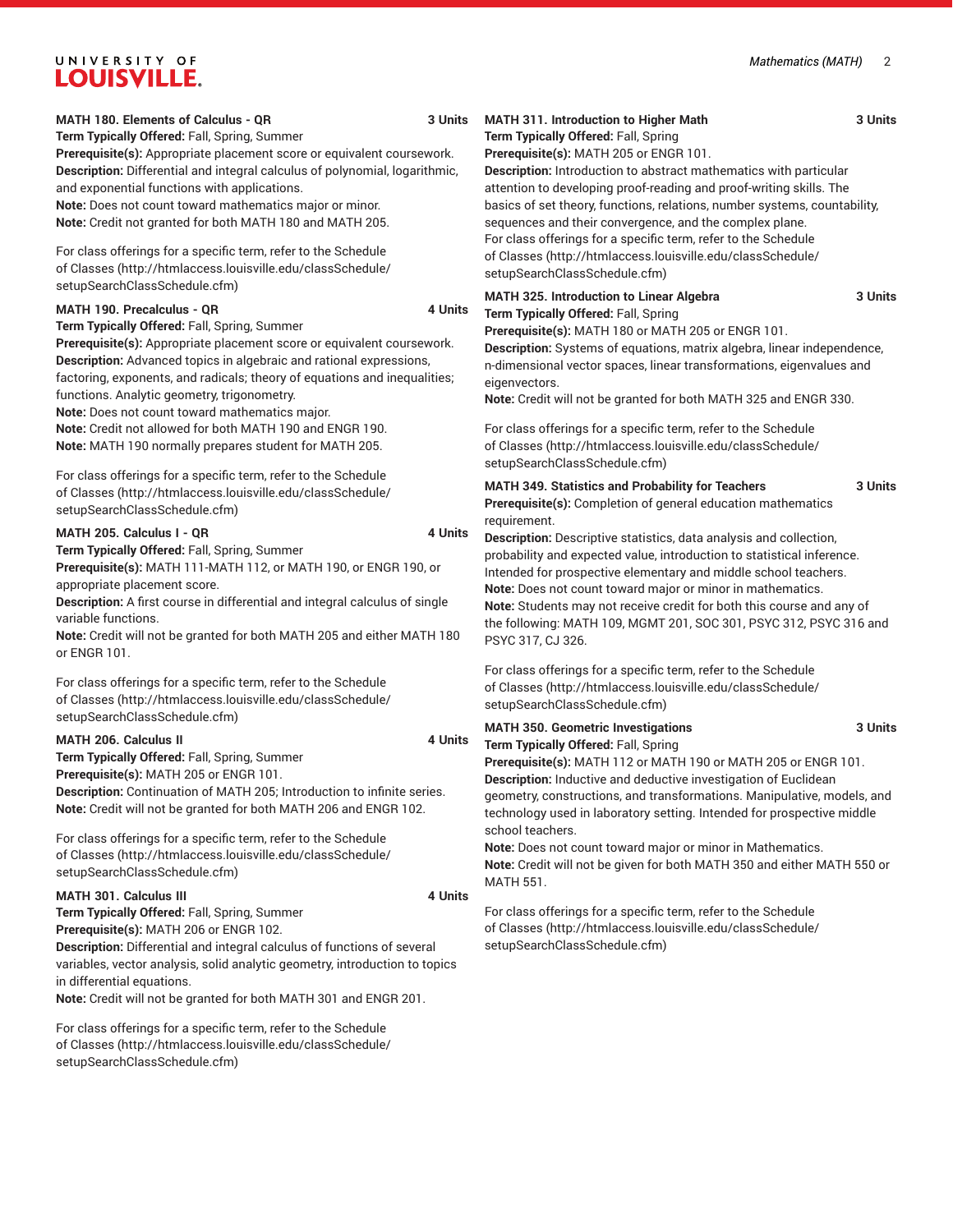**Prerequisite(s):** MATH 205 or ENGR 101.

**Fee:** An additional \$60.00 is charged for this course.

**Description:** Descriptive techniques, inferential techniques, simple and multiple linear regression. Frequent use of statistical computer packages. No previous knowledge of the computer required.

**Note:** Credit may be applied towards the MAT but not toward any other graduate degree in mathematics.

**Note:** Approved for the Arts and Sciences upper-level requirement in written communication (WR).

For class offerings for a specific term, refer to the [Schedule](http://htmlaccess.louisville.edu/classSchedule/setupSearchClassSchedule.cfm) [of Classes \(http://htmlaccess.louisville.edu/classSchedule/](http://htmlaccess.louisville.edu/classSchedule/setupSearchClassSchedule.cfm) [setupSearchClassSchedule.cfm\)](http://htmlaccess.louisville.edu/classSchedule/setupSearchClassSchedule.cfm)

#### **MATH 372. Theory of Interest 3 Units**

**Term Typically Offered:** Spring Only **Prerequisite(s):** MATH 206 or ENGR 102.

**Description:** Accumulation function and the special cases of simple and compound interest. Nominal and effective interest and discount rates and the force of interest - constant and varying. Valuation of discrete and continuous streams of payments. Determination of yield rates on investments. Application of interest theory to amortization of lump sums, fixed income securities, depreciation mortgages. Covers the interest theory portion of the Examination 2 of the Society of Actuaries and the Casualty Actuarial Society.

**Note:** Previously offered as MATH 572 (through fall 2018).

For class offerings for a specific term, refer to the [Schedule](http://htmlaccess.louisville.edu/classSchedule/setupSearchClassSchedule.cfm) [of Classes \(http://htmlaccess.louisville.edu/classSchedule/](http://htmlaccess.louisville.edu/classSchedule/setupSearchClassSchedule.cfm) [setupSearchClassSchedule.cfm\)](http://htmlaccess.louisville.edu/classSchedule/setupSearchClassSchedule.cfm)

#### **MATH 387. Discrete Mathematics 3 Units**

**Term Typically Offered:** Fall, Spring **Prerequisite(s):** MATH 206 or ENGR 102; MATH 325. **Description:** Topics may include: Pigeon-hole principle, counting techniques, binomial coefficients, generating functions, stirling and catalan numbers, permutations and graphs. For class offerings for a specific term, refer to the [Schedule](http://htmlaccess.louisville.edu/classSchedule/setupSearchClassSchedule.cfm) [of Classes \(http://htmlaccess.louisville.edu/classSchedule/](http://htmlaccess.louisville.edu/classSchedule/setupSearchClassSchedule.cfm) [setupSearchClassSchedule.cfm\)](http://htmlaccess.louisville.edu/classSchedule/setupSearchClassSchedule.cfm)

#### **MATH 405. Differential Equations 3 Units Term Typically Offered:** Spring Only

**Prerequisite(s):** MATH 206 or ENGR 102; MATH 325. **Description:** Methods of solution of common types of ordinary differential equations.

**Note:** Credit will not be granted for both MATH 405 and ENGR 205.

For class offerings for a specific term, refer to the [Schedule](http://htmlaccess.louisville.edu/classSchedule/setupSearchClassSchedule.cfm) [of Classes \(http://htmlaccess.louisville.edu/classSchedule/](http://htmlaccess.louisville.edu/classSchedule/setupSearchClassSchedule.cfm) [setupSearchClassSchedule.cfm\)](http://htmlaccess.louisville.edu/classSchedule/setupSearchClassSchedule.cfm)

#### **MATH 407. Numerical Analysis 3 Units** 3 Units

**Term Typically Offered:** Occasionally Offered

**Prerequisite(s):** MATH 301 and MATH 325; MATH 405 recommended. **Description:** Introduction to numerical methods used to approximate equation solutions, functions, integrals, derivatives, and solutions of ordinary differential equations.

**Note:** Credit will not be granted for both MATH 407 and ENGR 307.

For class offerings for a specific term, refer to the [Schedule](http://htmlaccess.louisville.edu/classSchedule/setupSearchClassSchedule.cfm) [of Classes \(http://htmlaccess.louisville.edu/classSchedule/](http://htmlaccess.louisville.edu/classSchedule/setupSearchClassSchedule.cfm) [setupSearchClassSchedule.cfm\)](http://htmlaccess.louisville.edu/classSchedule/setupSearchClassSchedule.cfm)

#### **MATH 430. Practicum in Mathematics Education 1 Unit Term Typically Offered:** Fall, Spring

**Prerequisite(s):** Selected for Math UTA; grade of B or better in MATH 311 & MATH 325; 3.0 GPA in major; 9 hrs completed in Math major at UofL. **Description:** For Mathematics Undergraduate Teaching Assistants (UTAs) who have been selected to participate in the NSF-STEP-funded PRIMES project as peer mentors and undergraduate teaching assistants (UTA) in undergraduate Mathematics courses. This practicum course is intended to provide a pedagogical foundation for successfully engaging with students in the classes to which each UTA is assigned. **Note:** May be repeated for a maximum total of 3 credit hours.

For class offerings for a specific term, refer to the [Schedule](http://htmlaccess.louisville.edu/classSchedule/setupSearchClassSchedule.cfm) [of Classes](http://htmlaccess.louisville.edu/classSchedule/setupSearchClassSchedule.cfm) ([http://htmlaccess.louisville.edu/classSchedule/](http://htmlaccess.louisville.edu/classSchedule/setupSearchClassSchedule.cfm) [setupSearchClassSchedule.cfm\)](http://htmlaccess.louisville.edu/classSchedule/setupSearchClassSchedule.cfm)

#### **MATH 451. Problem Solving in Number Systems and Discrete Mathematics 3 Units**

**Term Typically Offered:** Spring Only

**Prerequisite(s):** MATH 151; MATH 180 or MATH 205 or ENGR 101. **Description:** Exploration of problem solving techniques and their application to problems in number systems and discrete mathematics. Intended for prospective middle school teachers. **Note:** Does not count toward major or minor in mathematics. **Note:** Credit will not be given for both MATH 451 and MATH 311.

For class offerings for a specific term, refer to the [Schedule](http://htmlaccess.louisville.edu/classSchedule/setupSearchClassSchedule.cfm) [of Classes](http://htmlaccess.louisville.edu/classSchedule/setupSearchClassSchedule.cfm) ([http://htmlaccess.louisville.edu/classSchedule/](http://htmlaccess.louisville.edu/classSchedule/setupSearchClassSchedule.cfm) [setupSearchClassSchedule.cfm\)](http://htmlaccess.louisville.edu/classSchedule/setupSearchClassSchedule.cfm)

## **MATH 491. Independent Study 1-3 Units**

**Term Typically Offered:** Fall, Spring

**Prerequisite(s):** Minimum grade point average of 3.0 overall; minimum grade point average of 3.5 in the department, and at least 18 semester hours credit in the department.

**Description:** Opportunity for students to explore, with the guidance of faculty, one or more topics in Mathematics that are not covered under the regularly offered curriculum.

For class offerings for a specific term, refer to the [Schedule](http://htmlaccess.louisville.edu/classSchedule/setupSearchClassSchedule.cfm) [of Classes](http://htmlaccess.louisville.edu/classSchedule/setupSearchClassSchedule.cfm) ([http://htmlaccess.louisville.edu/classSchedule/](http://htmlaccess.louisville.edu/classSchedule/setupSearchClassSchedule.cfm) [setupSearchClassSchedule.cfm\)](http://htmlaccess.louisville.edu/classSchedule/setupSearchClassSchedule.cfm)

**MATH 493. Cooperative Internship in Mathematics 1-3 Units Term Typically Offered:** Occasionally Offered **Prerequisite(s):** 15 hours of Mathematics (MATH 205 and above);

approval of department chair; and Junior standing.

**Description:** An individually-arranged course combining work experience with a related academic project.

**Note:** BS students may apply a maximum of 3 hours in applications area requirement.

**Course Attribute(s):** CBL - This course includes Community-Based Learning (CBL). Students will engage in a community experience or project with an external partner in order to enhance understanding and application of academic content.

For class offerings for a specific term, refer to the [Schedule](http://htmlaccess.louisville.edu/classSchedule/setupSearchClassSchedule.cfm) [of Classes](http://htmlaccess.louisville.edu/classSchedule/setupSearchClassSchedule.cfm) ([http://htmlaccess.louisville.edu/classSchedule/](http://htmlaccess.louisville.edu/classSchedule/setupSearchClassSchedule.cfm) [setupSearchClassSchedule.cfm\)](http://htmlaccess.louisville.edu/classSchedule/setupSearchClassSchedule.cfm)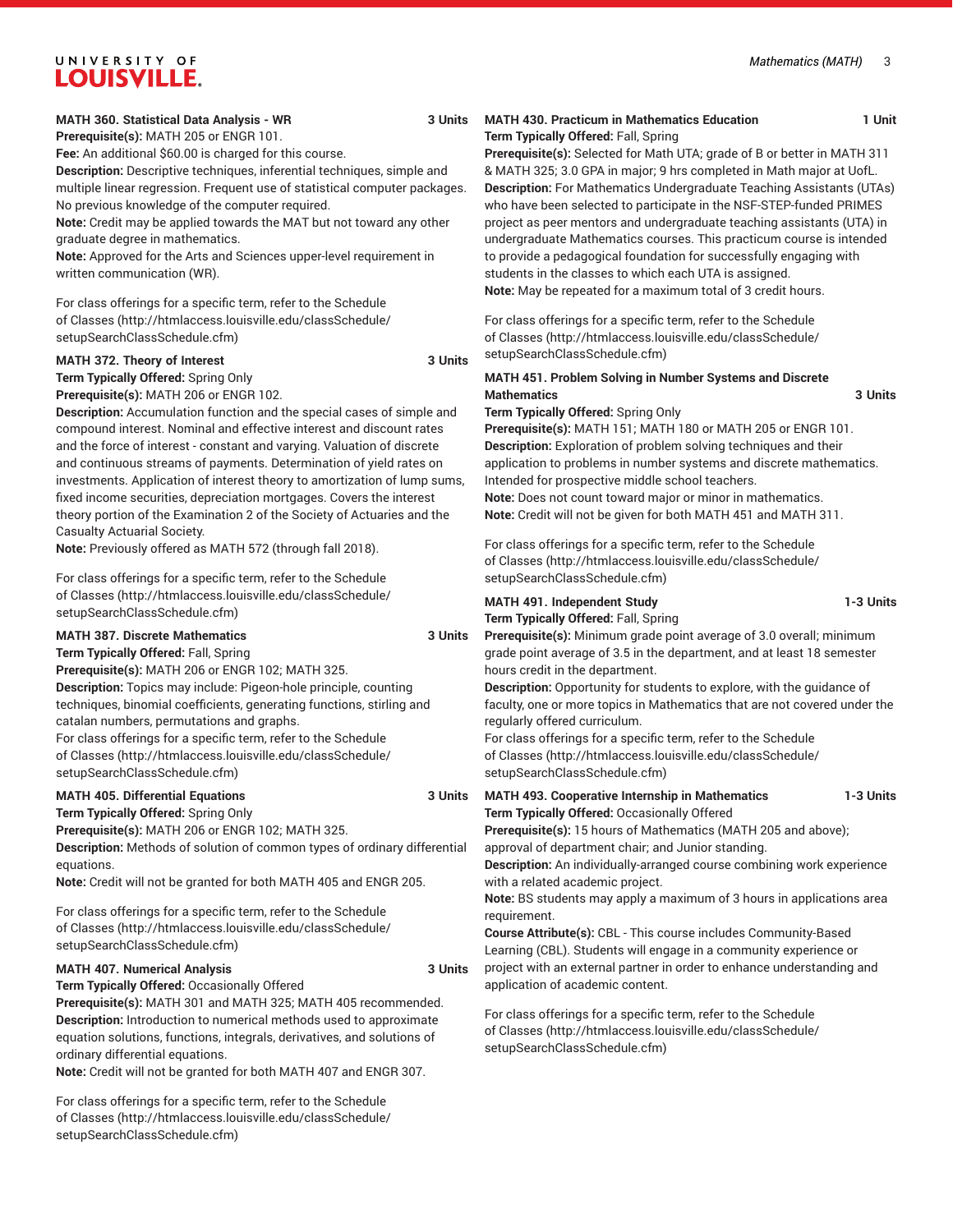For class offerings for a specific term, refer to the [Schedule](http://htmlaccess.louisville.edu/classSchedule/setupSearchClassSchedule.cfm) [of Classes \(http://htmlaccess.louisville.edu/classSchedule/](http://htmlaccess.louisville.edu/classSchedule/setupSearchClassSchedule.cfm)

[setupSearchClassSchedule.cfm\)](http://htmlaccess.louisville.edu/classSchedule/setupSearchClassSchedule.cfm)

| <b>MATH 499. Senior Honors Thesis - WR</b><br>Term Typically Offered: Occasionally Offered                                                                                                                                                                                                                                                                                                                                                     | 3 Units | <b>MATH 512. Complex Analysis II</b><br>Prerequisite(s): MATH 511.                                                                                                                                                                                                                                                                                                                                         | 3 Units |
|------------------------------------------------------------------------------------------------------------------------------------------------------------------------------------------------------------------------------------------------------------------------------------------------------------------------------------------------------------------------------------------------------------------------------------------------|---------|------------------------------------------------------------------------------------------------------------------------------------------------------------------------------------------------------------------------------------------------------------------------------------------------------------------------------------------------------------------------------------------------------------|---------|
| Prerequisite(s): Senior standing and faculty consent.<br>Description: Independent investigation of a topic in mathematics,<br>undertaken by a student with faculty supervision, culminating in a paper<br>submitted for Honors.<br>Note: Approved for the Arts and Sciences upper-level requirement in<br>written communication (WR).                                                                                                          |         | <b>Description:</b> A continuation of MATH 511, including deeper properties<br>of analytic, meromorphic, harmonic functions and conformal mappings.<br>Emphasizes theoretical aspects of the course topics.<br>For class offerings for a specific term, refer to the Schedule<br>of Classes (http://htmlaccess.louisville.edu/classSchedule/<br>setupSearchClassSchedule.cfm)                              |         |
| For class offerings for a specific term, refer to the Schedule<br>of Classes (http://htmlaccess.louisville.edu/classSchedule/<br>setupSearchClassSchedule.cfm)                                                                                                                                                                                                                                                                                 |         | MATH 520. Theory of Numbers<br>Prerequisite(s): MATH 206 or ENGR 102; MATH 311; MATH 325 or<br>consent of instructor.<br>Description: A study of the integers and their divisibility properties.                                                                                                                                                                                                           | 3 Units |
| MATH 501. Introduction to Analysis I - CUE<br>Term Typically Offered: Fall, Spring<br>Prerequisite(s): MATH 301, MATH 311 and MATH 325.<br>Description: Foundations of the real number system, sequences and<br>series, topology of the line, continuity, differentiation of functions of one<br>variable.<br>Course Attribute(s): CUE - This course fulfills the Culminating<br>Undergraduate Experience (CUE) requirement for certain degree | 3 Units | Particular emphasis on the theory of congruencies, partitions, prime<br>numbers, Diophantine analysis and quadratic residues.<br>Note: Credit may be applied towards the MAT but not toward any other<br>graduate degree in mathematics.<br>For class offerings for a specific term, refer to the Schedule<br>of Classes (http://htmlaccess.louisville.edu/classSchedule/<br>setupSearchClassSchedule.cfm) |         |
| programs. CUE courses are advanced-level courses intended for majors<br>with at least 90 earned credits/senior-level status.<br>For class offerings for a specific term, refer to the Schedule<br>of Classes (http://htmlaccess.louisville.edu/classSchedule/                                                                                                                                                                                  |         | MATH 521. Modern Algebra I - CUE<br>Term Typically Offered: Fall, Spring<br>Prerequisite(s): MATH 206 or ENGR 102; and MATH 311; and MATH 325;<br>or consent of instructor.                                                                                                                                                                                                                                | 3 Units |
| setupSearchClassSchedule.cfm)<br>MATH 502. Introduction to Analysis II<br>Term Typically Offered: Spring Only<br>Prerequisite(s): MATH 501.<br>Description: Riemann integration on the line, sequences and series of<br>functions, uniform convergence, metric spaces.                                                                                                                                                                         | 3 Units | Description: An introduction to the theory of groups, rings, integral<br>domains, and fields.<br>Course Attribute(s): CUE - This course fulfills the Culminating<br>Undergraduate Experience (CUE) requirement for certain degree<br>programs. CUE courses are advanced-level courses intended for majors<br>with at least 90 earned credits/senior-level status.                                          |         |
| For class offerings for a specific term, refer to the Schedule<br>of Classes (http://htmlaccess.louisville.edu/classSchedule/<br>setupSearchClassSchedule.cfm)                                                                                                                                                                                                                                                                                 |         | For class offerings for a specific term, refer to the Schedule<br>of Classes (http://htmlaccess.louisville.edu/classSchedule/<br>setupSearchClassSchedule.cfm)                                                                                                                                                                                                                                             |         |
| <b>MATH 505. Introduction to Partial Differential Equations</b><br>Term Typically Offered: Fall, Summer<br>Prerequisite(s): MATH 301 and MATH 405 or PHYS 350.                                                                                                                                                                                                                                                                                 | 3 Units | MATH 522. Modern Algebra II<br>Term Typically Offered: Spring Only<br>Prerequisite(s): MATH 521.                                                                                                                                                                                                                                                                                                           | 3 Units |
| Description: Techniques for solving standard heat, wave, and potential<br>equations, including discussion of Fourier analysis techniques.<br>For class offerings for a specific term, refer to the Schedule<br>of Classes (http://htmlaccess.louisville.edu/classSchedule/<br>setupSearchClassSchedule.cfm)                                                                                                                                    |         | Description: Continuation in greater depth of topics introduced in<br>MATH 521; introduction to theory of ideals, field extensions, and abstract<br>vector spaces.<br>For class offerings for a specific term, refer to the Schedule<br>of Classes (http://htmlaccess.louisville.edu/classSchedule/                                                                                                        |         |
| <b>MATH 507. Fourier Analysis</b>                                                                                                                                                                                                                                                                                                                                                                                                              | 3 Units | setupSearchClassSchedule.cfm)                                                                                                                                                                                                                                                                                                                                                                              |         |
| Term Typically Offered: Spring Only<br>Prerequisite(s): MATH 301 and MATH 405.<br>Description: Introduction to Fourier series and transforms.<br>For class offerings for a specific term, refer to the Schedule<br>of Classes (http://htmlaccess.louisville.edu/classSchedule/<br>setupSearchClassSchedule.cfm)                                                                                                                                |         | MATH 535. Modeling I<br>Prerequisite(s): MATH 325 or MATH 405 or equivalent.<br>Description: Introduction to mathematical modeling of discrete and<br>continuous dynamical systems.<br>For class offerings for a specific term, refer to the Schedule<br>of Classes (http://htmlaccess.louisville.edu/classSchedule/                                                                                       | 3 Units |
| MATH 511. Complex Analysis I                                                                                                                                                                                                                                                                                                                                                                                                                   | 3 Units | setupSearchClassSchedule.cfm)                                                                                                                                                                                                                                                                                                                                                                              |         |
| Term Typically Offered: Occasionally Offered<br>Prerequisite(s): MATH 301 or ENGR 201; MATH 311; MATH 325 or<br><b>ENGR 330.</b><br>Description: Geometry of the complex plane, analytic and meromorphic<br>functions, linear fractional transformations. Cauchy's Theorem and the<br>Residue Theorem. Emphasizes computational aspects of the course<br>topics.                                                                               |         | MATH 536. Modeling II<br>Prerequisite(s): MATH 535.<br>Description: Advanced mathematical modeling of discrete and<br>continuous dynamical systems.<br>For class offerings for a specific term, refer to the Schedule<br>of Classes (http://htmlaccess.louisville.edu/classSchedule/<br>setupSearchClassSchedule.cfm)                                                                                      | 3 Units |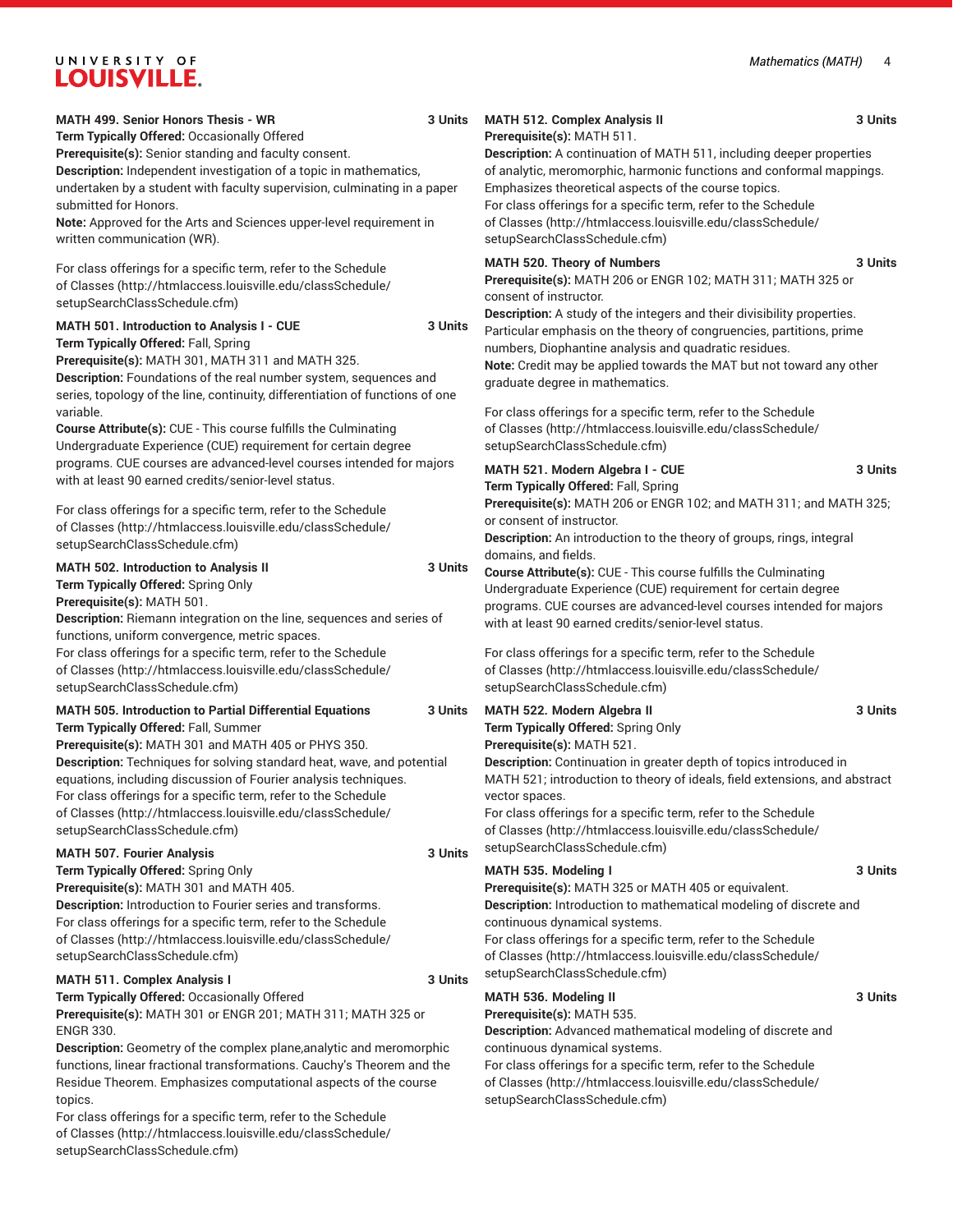#### **MATH 545. Introduction to Fractal Geometry 3 Units**

**Prerequisite(s):** MATH 301 and MATH 325; MATH 501 recommended. **Description:** Recursively defined sets and self-similarity; metric spaces and iterated function systems; topological, fractal, and Hausdorff dimensions.

For class offerings for a specific term, refer to the [Schedule](http://htmlaccess.louisville.edu/classSchedule/setupSearchClassSchedule.cfm) [of Classes \(http://htmlaccess.louisville.edu/classSchedule/](http://htmlaccess.louisville.edu/classSchedule/setupSearchClassSchedule.cfm) [setupSearchClassSchedule.cfm\)](http://htmlaccess.louisville.edu/classSchedule/setupSearchClassSchedule.cfm)

#### **MATH 550. Advanced Euclidean Geometry 3 Units**

**Term Typically Offered:** Occasionally Offered **Prerequisite(s):** A year of high school geometry; MATH 206 or ENGR 102; MATH 311; MATH 325 or consent of instructor.

**Description:** Theory of Euclidean geometry contrasted with non-Euclidean from both the axiomatic and algebraic approach. Of special value to secondary teachers.

**Note:** Credit may be applied toward the MAT but not toward any other graduate degree in mathematics.

For class offerings for a specific term, refer to the [Schedule](http://htmlaccess.louisville.edu/classSchedule/setupSearchClassSchedule.cfm) [of Classes \(http://htmlaccess.louisville.edu/classSchedule/](http://htmlaccess.louisville.edu/classSchedule/setupSearchClassSchedule.cfm) [setupSearchClassSchedule.cfm\)](http://htmlaccess.louisville.edu/classSchedule/setupSearchClassSchedule.cfm)

#### **MATH 551. Geometry 3 Units**

**Term Typically Offered:** Spring Only

**Prerequisite(s):** MATH 206 or ENGR 102; MATH 311; MATH 325 or consent of instructor.

**Description:** Study of projective spaces, transformations and invariants. Introduction to related geometries, such as affine, elliptic, and hyperbolic. For class offerings for a specific term, refer to the [Schedule](http://htmlaccess.louisville.edu/classSchedule/setupSearchClassSchedule.cfm) [of Classes \(http://htmlaccess.louisville.edu/classSchedule/](http://htmlaccess.louisville.edu/classSchedule/setupSearchClassSchedule.cfm) [setupSearchClassSchedule.cfm\)](http://htmlaccess.louisville.edu/classSchedule/setupSearchClassSchedule.cfm)

#### **MATH 561. Probability 3 Units**

**Term Typically Offered:** Fall, Spring **Prerequisite(s):** MATH 301.

**Description:** Probability spaces, probability distributions, moments, moment-generating functions, independence, transformation of variables, sampling distributions, laws of large numbers, central limit theorem, applications.

**Note:** Credit will not be granted for both MATH 561 and IE 360.

For class offerings for a specific term, refer to the [Schedule](http://htmlaccess.louisville.edu/classSchedule/setupSearchClassSchedule.cfm) [of Classes \(http://htmlaccess.louisville.edu/classSchedule/](http://htmlaccess.louisville.edu/classSchedule/setupSearchClassSchedule.cfm) [setupSearchClassSchedule.cfm\)](http://htmlaccess.louisville.edu/classSchedule/setupSearchClassSchedule.cfm)

#### **MATH 562. Mathematical Statistics 3 Units**

**Prerequisite(s):** MATH 561.

**Description:** Random samples and statistics, point estimation, sufficiency and completeness, confidence regions, classical theory of hypothesis testing, linear regression, nonclassical procedures.

For class offerings for a specific term, refer to the [Schedule](http://htmlaccess.louisville.edu/classSchedule/setupSearchClassSchedule.cfm) [of Classes \(http://htmlaccess.louisville.edu/classSchedule/](http://htmlaccess.louisville.edu/classSchedule/setupSearchClassSchedule.cfm) [setupSearchClassSchedule.cfm\)](http://htmlaccess.louisville.edu/classSchedule/setupSearchClassSchedule.cfm)

#### **MATH 564. Probability Models 3 Units**

**Prerequisite(s):** MATH 561.

**Description:** Finite probability models, Markov chains, renewal and reliability theory, Brownian motion, stochastic differential equations. For class offerings for a specific term, refer to the [Schedule](http://htmlaccess.louisville.edu/classSchedule/setupSearchClassSchedule.cfm) [of Classes \(http://htmlaccess.louisville.edu/classSchedule/](http://htmlaccess.louisville.edu/classSchedule/setupSearchClassSchedule.cfm) [setupSearchClassSchedule.cfm\)](http://htmlaccess.louisville.edu/classSchedule/setupSearchClassSchedule.cfm)

#### **MATH 568. Mathematical Models in Molecular Biology 3 Units**

**Prerequisite(s):** MATH 205 or instructor consent. **Description:** Introduction to probability models for representations of biochemical networks. Markov Processes. Stochastic simulation. Chemical and biochemical kinetics. Gillespie algorithm. Applications to intra-cellular kinetics.

For class offerings for a specific term, refer to the [Schedule](http://htmlaccess.louisville.edu/classSchedule/setupSearchClassSchedule.cfm) [of Classes](http://htmlaccess.louisville.edu/classSchedule/setupSearchClassSchedule.cfm) ([http://htmlaccess.louisville.edu/classSchedule/](http://htmlaccess.louisville.edu/classSchedule/setupSearchClassSchedule.cfm) [setupSearchClassSchedule.cfm\)](http://htmlaccess.louisville.edu/classSchedule/setupSearchClassSchedule.cfm)

#### **MATH 570. Foundations of Actuarial Science 3 Units Prerequisite(s):** MATH 561.

**Description:** Fundamental mathematical tools for quantitatively assessing risk. Application of these tools to problems encountered in actuarial science is emphasized. Covers the material of Examination 1 of the Society of Actuaries and Casualty Actuarial Society. **Note:** Credit may not be applied toward a graduate degree in mathematics.

For class offerings for a specific term, refer to the [Schedule](http://htmlaccess.louisville.edu/classSchedule/setupSearchClassSchedule.cfm) [of Classes](http://htmlaccess.louisville.edu/classSchedule/setupSearchClassSchedule.cfm) ([http://htmlaccess.louisville.edu/classSchedule/](http://htmlaccess.louisville.edu/classSchedule/setupSearchClassSchedule.cfm) [setupSearchClassSchedule.cfm\)](http://htmlaccess.louisville.edu/classSchedule/setupSearchClassSchedule.cfm)

#### **MATH 573. Actuarial Models I 3 Units**

**Term Typically Offered:** Occasionally Offered **Prerequisite(s):** MATH 570; MATH 372 or MATH 572.

**Description:** This course covers the material for the Society of Actuaries Exam MFE, Actuarial Models-Financial Economics (also CAS Exam 3F). The syllabus for Exam MFE develops the student's knowledge of the theoretical basis of financial models and the application of those models to insurance and other financial risks. A thorough knowledge of calculus, probability and interest theory is assumed.In addition, for Exam MFE/3F, students are assumed to be familiar with derivative securities (introductory material).

**Note:** Knowledge of risk management at the level of MATH 570 is assumed.

For class offerings for a specific term, refer to the [Schedule](http://htmlaccess.louisville.edu/classSchedule/setupSearchClassSchedule.cfm) [of Classes](http://htmlaccess.louisville.edu/classSchedule/setupSearchClassSchedule.cfm) ([http://htmlaccess.louisville.edu/classSchedule/](http://htmlaccess.louisville.edu/classSchedule/setupSearchClassSchedule.cfm) [setupSearchClassSchedule.cfm\)](http://htmlaccess.louisville.edu/classSchedule/setupSearchClassSchedule.cfm)

#### **MATH 574. Actuarial Models II 3 Units**

**Prerequisite(s):** MATH 573. **Description:** It further develops knowledge of the theoretical basis of actuarial models and the application of those models to insurance and other financial risks.

**Note:** Continuation of MATH 573.

For class offerings for a specific term, refer to the [Schedule](http://htmlaccess.louisville.edu/classSchedule/setupSearchClassSchedule.cfm) [of Classes](http://htmlaccess.louisville.edu/classSchedule/setupSearchClassSchedule.cfm) ([http://htmlaccess.louisville.edu/classSchedule/](http://htmlaccess.louisville.edu/classSchedule/setupSearchClassSchedule.cfm) [setupSearchClassSchedule.cfm\)](http://htmlaccess.louisville.edu/classSchedule/setupSearchClassSchedule.cfm)

**MATH 581. Introduction to Graph Theory 3 Units Term Typically Offered:** Fall Only **Prerequisite(s):** MATH 206 or ENGR 102; MATH 311; MATH 325 or consent of instructor. **Description:** Provides an overview of graph theory. Topics include blocks, trees, connectivity, Hamiltonian and Eulerian graphs; topological

problems, matrices and groups. For class offerings for a specific term, refer to the [Schedule](http://htmlaccess.louisville.edu/classSchedule/setupSearchClassSchedule.cfm)

[of Classes](http://htmlaccess.louisville.edu/classSchedule/setupSearchClassSchedule.cfm) ([http://htmlaccess.louisville.edu/classSchedule/](http://htmlaccess.louisville.edu/classSchedule/setupSearchClassSchedule.cfm) [setupSearchClassSchedule.cfm\)](http://htmlaccess.louisville.edu/classSchedule/setupSearchClassSchedule.cfm)